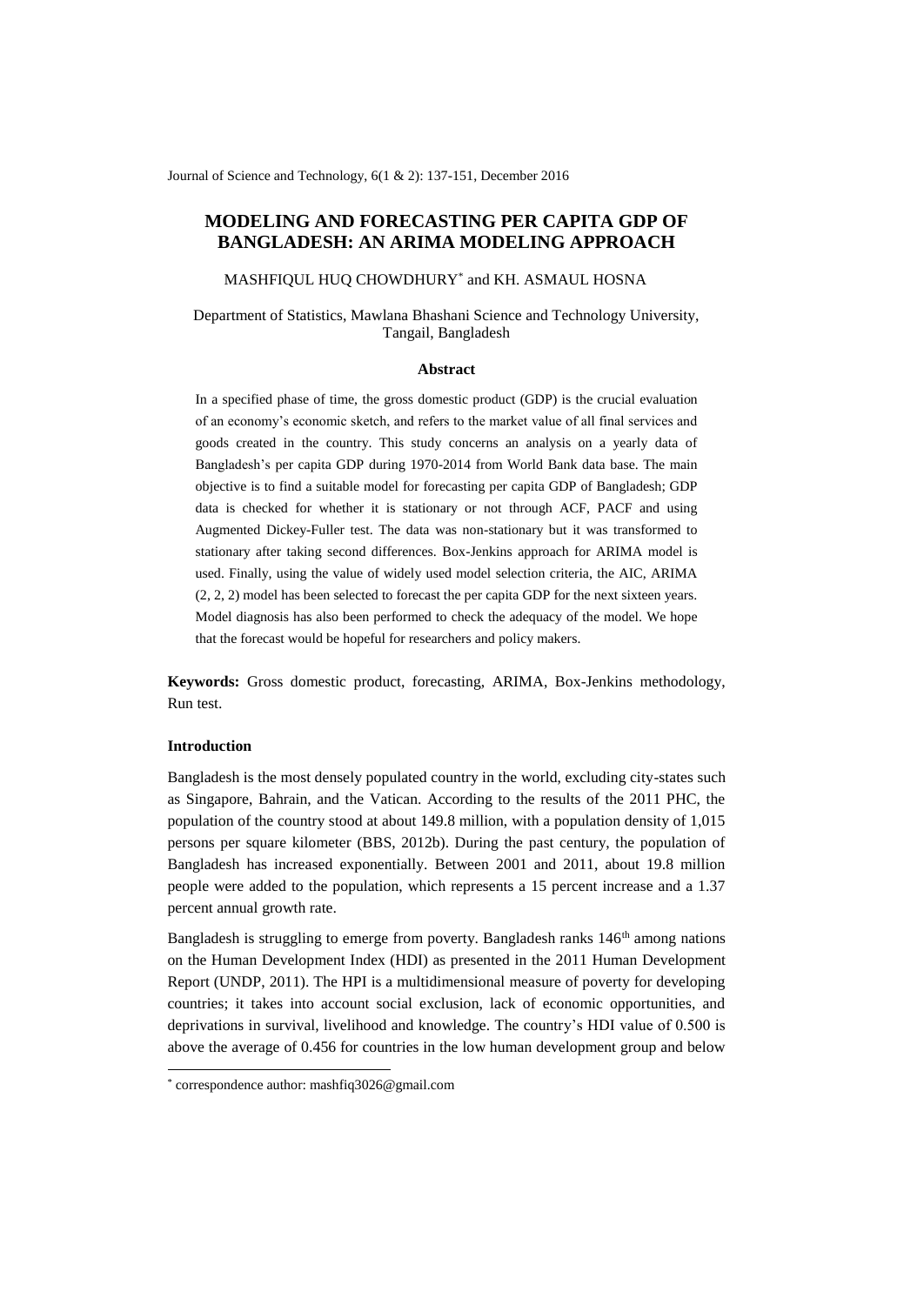the average of 0.548 for countries in South Asia. Countries in South Asia that are close to Bangladesh in its 2011 HDI rank and population size are Pakistan and Nepal, which rank  $145<sup>th</sup>$  and  $157<sup>th</sup>$  on the HDI, respectively.

Industry has emerged as the largest sector of the Bangladesh economy, contributing about 30 percent to the gross domestic product (GDP). The GDP exhibited a robust growth rate of 6.7 percent in fiscal year (FY) 2010-2011 compared with 6.1 percent recorded in FY 2009-2010. The overall growth was led by the manufacturing and construction subsectors, which recorded impressive expansions of 10 and 6 percent, respectively, in FY 2010-2011. The accelerated growth in these sectors was mainly due to huge investments in large- and medium-scale industry. Agriculture is the second largest sector of the economy, contributing 20 percent to the total GDP in FY 2010-2011. The largest contributor in the agricultural sector is crops and horticulture (11 percent) followed by the fishery sector (4 percent). The average per capita income in Bangladesh has increased from US\$599 during FY 2007-2008 to US\$848 during FY 2011-2012 (BBS, 2008; MOF, 2012).

Bangladesh aspires to be a middle-income country by 2021. This will require increasing GDP growth to 7.5 to 8 percent per year based on accelerated export and remittance growth. Both public and private investment will need to increase as well. Growth will also need to be more inclusive through creation of productive employment opportunities in the domestic economy. To sustain accelerated and inclusive growth, Bangladesh will need to manage the urbanization process more effectively, as well as prepare for adaptation to climate change impacts.

## **Background of the Study**

The gross domestic product (GDP), is the crucial evaluation of an economy's economic sketch, and refers to the market value of all final services and goods created in the country in a specified phase of time. Gross Domestic Product or (GDP) represents the economic health of a country. It presents a sum of a country's production which consists of all purchases of goods and services produced by a country and services used by individuals, firms, foreigners and the governing bodies. It is the measure of final goods and services of the domestic economy evaluated at market price (Froyen, 1993). The value of the GDP is the value of goods and services determined by the common measuring rod of market prices and are sensitive to changes in the average price level occurring in the economy.

Since the emergence of Bangladesh in 1971 as an independent country, its economy has experiencing modest and reasonably steady annual Gross Domestic Product (GDP) growth rate per over 4.0 per cent. The rate is higher than that the pre-independence era, but somewhat low according to the standard set by contemporary South Asian countries.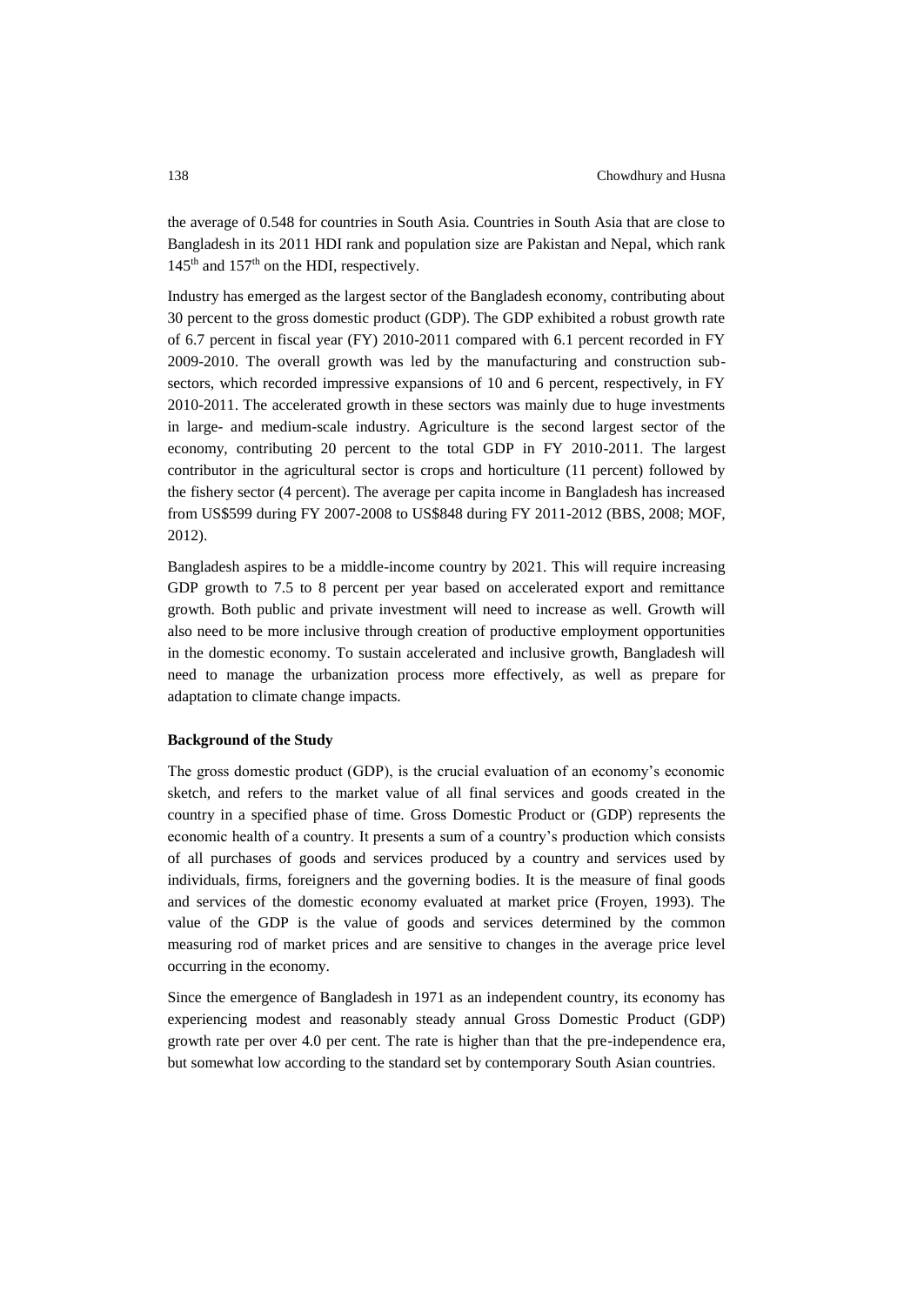Figure 1 shows per capita GDP of Bangladesh, Myanmar, India, and Pakistan. In 1971 (on the eve of Bangladesh's Independence), GDP per capita in Bangladesh (107 US dollars) was more, than GDP per capita in Myanmar (99 US dollars), but was less, than GDP per capita in India (111 US dollars) and Pakistan (222 US dollars). India's per capita income was higher by only 4.0 per cent in current dollar terms; but it increased to over 50 per cent by the year 2000. The gap with Pakistan was initially 64 per cent, but it increased to over 80 per cent by 2000. It would therefore appear that Bangladesh's performance in the area of economic growth has been worse than that of both India and Pakistan.

The accompanying table 1 compares the per capita GDP of Bangladesh, United States, Germany, France, Japan and China. Per capita GDP of Bangladesh and China was almost same at a time 1970-1990. But the GDP of China is suddenly chance at  $20<sup>th</sup>$  century in 6 times (approximately). On the other hand, in 2013 GDP per capita in Bangladesh was less, than GDP per capita in United States (52392 US dollars) in 53.5 times, Germany (45091 US dollars) in 46 times, Japan (38528 US dollars) in 39.3 times and France (43339 US dollars) in 45 times.

| Year | <b>Bangladesh</b> | <b>United States</b> | Germany | <b>France</b> | Japan | China |
|------|-------------------|----------------------|---------|---------------|-------|-------|
| 1970 | 107               | 5126                 | 2712    | 2872          | 2016  | 112   |
| 1980 | 233               | 12436                | 11958   | 12752         | 9378  | 311   |
| 1990 | 301               | 23495                | 21928   | 21868         | 25388 | 347   |
| 2000 | 395               | 36138                | 23316   | 22461         | 37634 | 932   |
| 2010 | 758               | 47925                | 41100   | 40617         | 43151 | 4375  |
| 2013 | 980               | 52392                | 45091   | 43339         | 38528 | 6626  |

**Table 1. Per Capita GDP of Bangladesh and some developed countries**



**Fig. 1.** Per Capita GDP of Bangladesh, Pakistan, India and Myanmar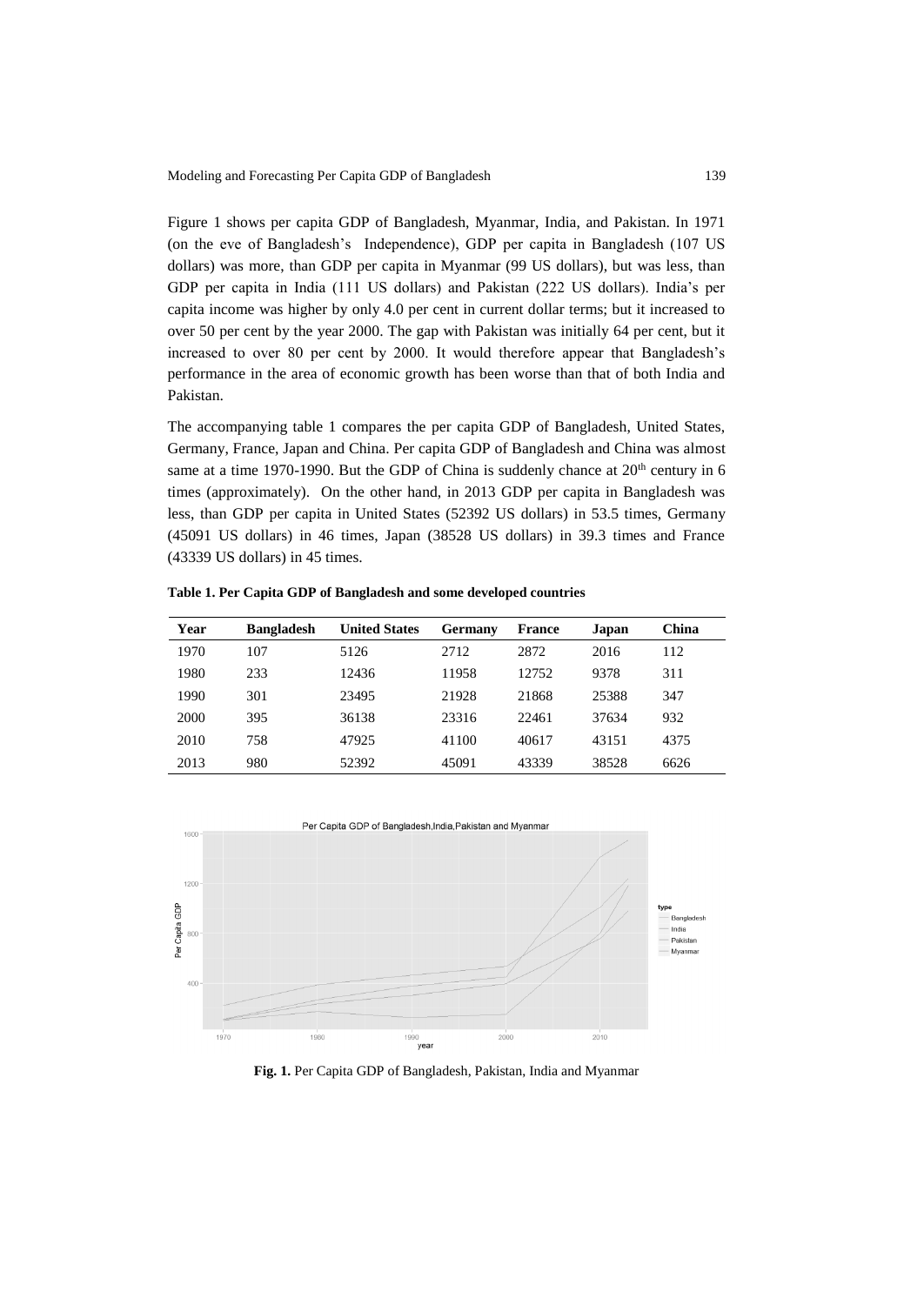It is noticeable that during 1970-2014 Bangladesh per capita GDP continuously showing upward trend while during 1990-2000 per capita GDP of World and Asia fluctuate two or three times. In 2014, per capita GDP of World and Asia crosses 5000 US dollars which is a matter of concern because our per capita GDP is still struggling to reach 1500 US dollars. Now the comparison graph among the World, Asia and Bangladesh according to per capita GDP is given below:



**Fig. 2.** Per Capita GDP of Bangladesh, Asia and World

In summary, all the studies reported in the Asia, neighbors and World, which in turn motivated this researcher to carry out this research which deals with the GDP issues of Bangladesh. Further, there is not so many studies attempted to forecast the per capita of Bangladesh GDP as well as predicts the growth rates in various forms in Bangladesh. Although some studies attempted to forecast this macro variable only as point estimates which has very little help for the policy makers and managers.

This study is focusing on the time series data of Bangladesh's GDP from 1970 to 2014. It measures the class of ARIMA model. It is aimed to reveal the regularity of Bangladesh's GDP Growth, via the fitted ARIMA model to carry out an out-fit-sample forecasting using Box-Jenkins methodology.

## **Objectives of the Study**

The aim of this study is to apply ARIMA model to analyze the series and use forecast the per capita GDP of Bangladeshi. So the objectives are as follows:

- i) to assess the trends of per capita GDP of Bangladesh.
- ii) to identify the type of series by employing the correlogram and partial correlogram.
- iii) to estimate the parameters of the ARIMA model.
- iv) to find a suitable model for predicting per capita GDP of Bangladesh.
- v) to compare the actual and predicted value using the fitted model.
- vi) to forecast (2015-2030) the per capita GDP of Bangladesh in the near future.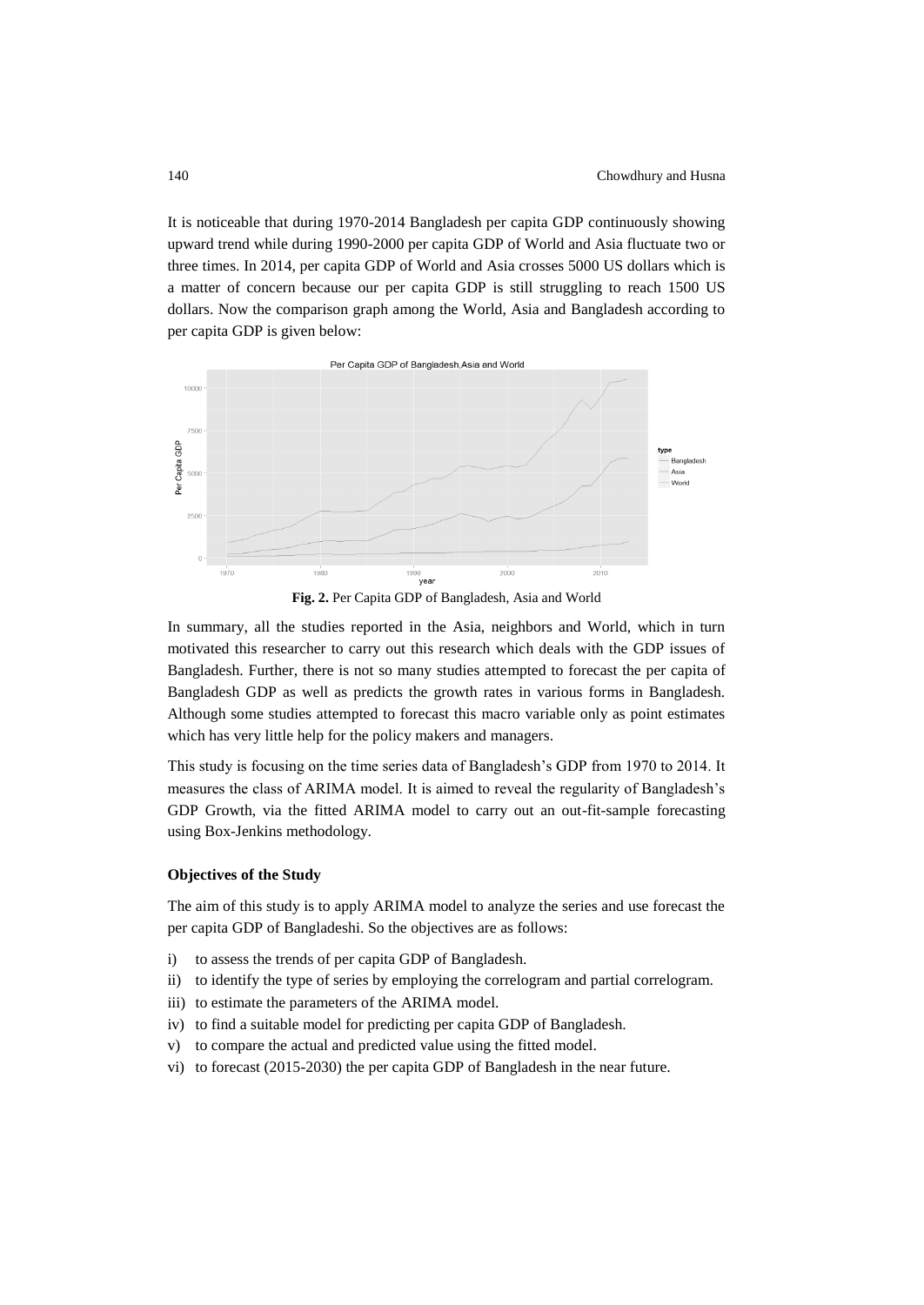Modeling and Forecasting Per Capita GDP of Bangladesh 141

## **Methodology**

### *Data source*

This study uses secondary data from World Bank database, an internationally representative sample survey. The data used in this study is reliable and publicly available. Other published reports from World Bank are also used in order to support the analysis. World Development Indicators (WDI) publication (Published by World Bank) is a collection of time-series data for 214 economies, with many indicators going back more than 50 years. WDI provides cross-country comparable statistics about development and people's lives around the globe. It is divided into six sections: World View, People, Environment, Economy, States and Markets, and Global Links.

Data source: http://data.worldbank.org/indicator/NY.GDP.PCAP.CD

The per capita GDP data from 1970 to 2014 is used for this analysis. The methodology we use in this are given below:

## *ARIMA model*

Autoregressive integrated moving average (ARIMA) model forecasts future values of a time as a linear combination of its own past value and series of errors. In statistics and econometrics, and in particular in time series analysis, an autoregressive integrated moving average (ARIMA) model is a generalization of an autoregressive moving average (ARMA) model. These models are fitted to time series data either to better understand the data or to predict future points in the series (forecasting). They are applied in some cases where data show evidence of non-stationarity, where an initial differencing step (corresponding to the "integrated" part of the model) can be applied to reduce the nonstationarity.

A non-seasonal ARIMA model is classified as an "ARIMA (*p*, *d*, *q*))" model, where:

- *p* is the of autoregressive terms,
- *d* is the number of nonseasonal differences needed to stationarity, and
- *q* is the of lagged forecast error in the prediction equation

### *Modeling procedure*

To identity a perfect ARIMA model for a particular data series, Box and Jenkins developed a method known as Box-Jenkins methodology or in short, BJ methodology. Box-Jenkins forecasting models are based on statistical concepts and principles and are able to model a wide spectrum of time series behavior. The series also needs to be at least weakly stationary.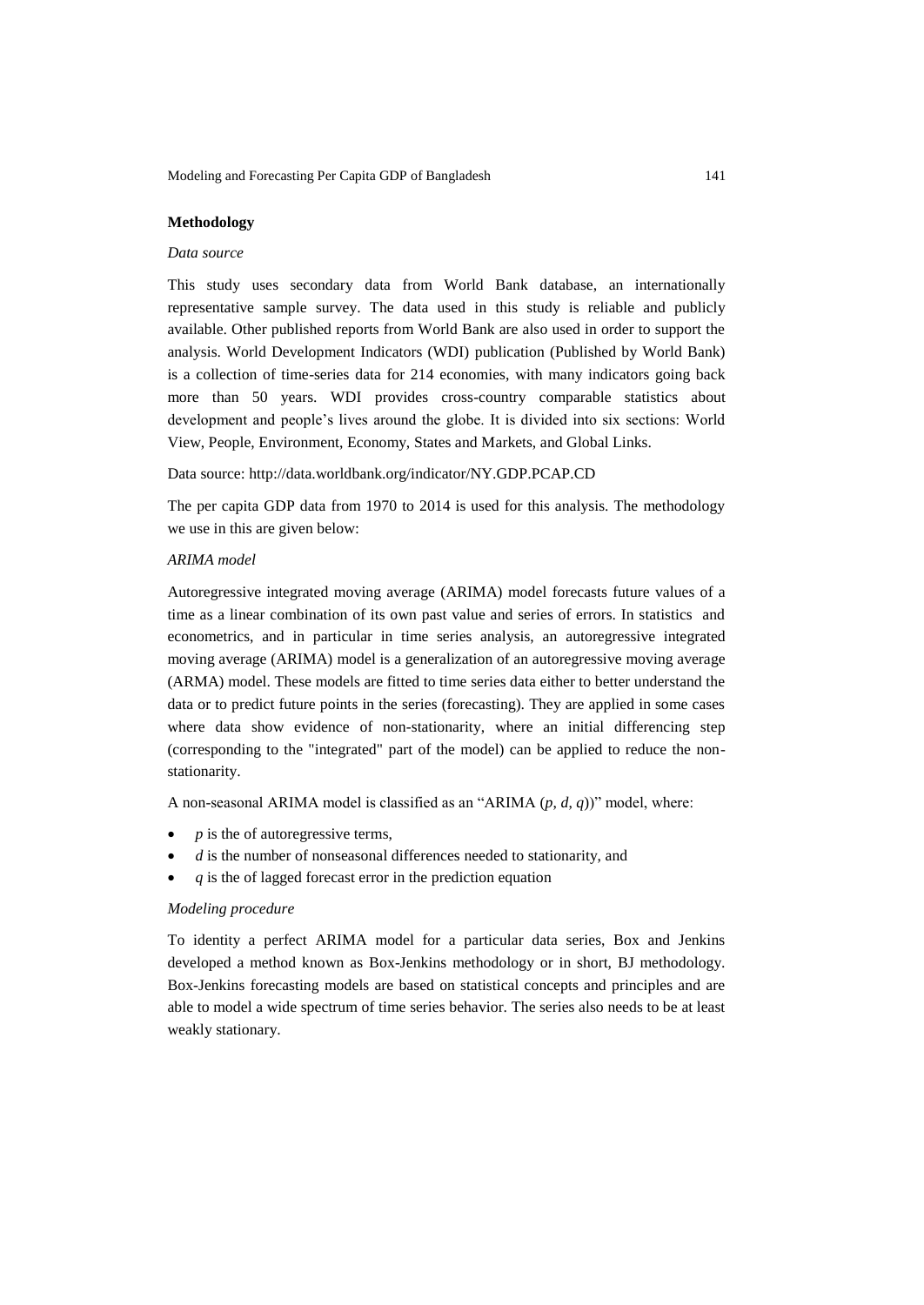

**Fig. 3.** The Box-Jenkins methodology for optimal model selection

The total process of selecting a model is an iterative procedure consisting of the following three phases: i) identification, ii) estimation and diagnostic checking, and iii) application.

### **Analysis**

### *Checking stationarity*

1970-2014 per capita GDP is considered in figure 4. The time plot presents an increasing trend in our data. It seems that the data are non-stationary. It is not possible to deal with non-stationary data because ARIMA model is defined for stationary data.



**Fig. 4.** Per capita GDP during 1970-2014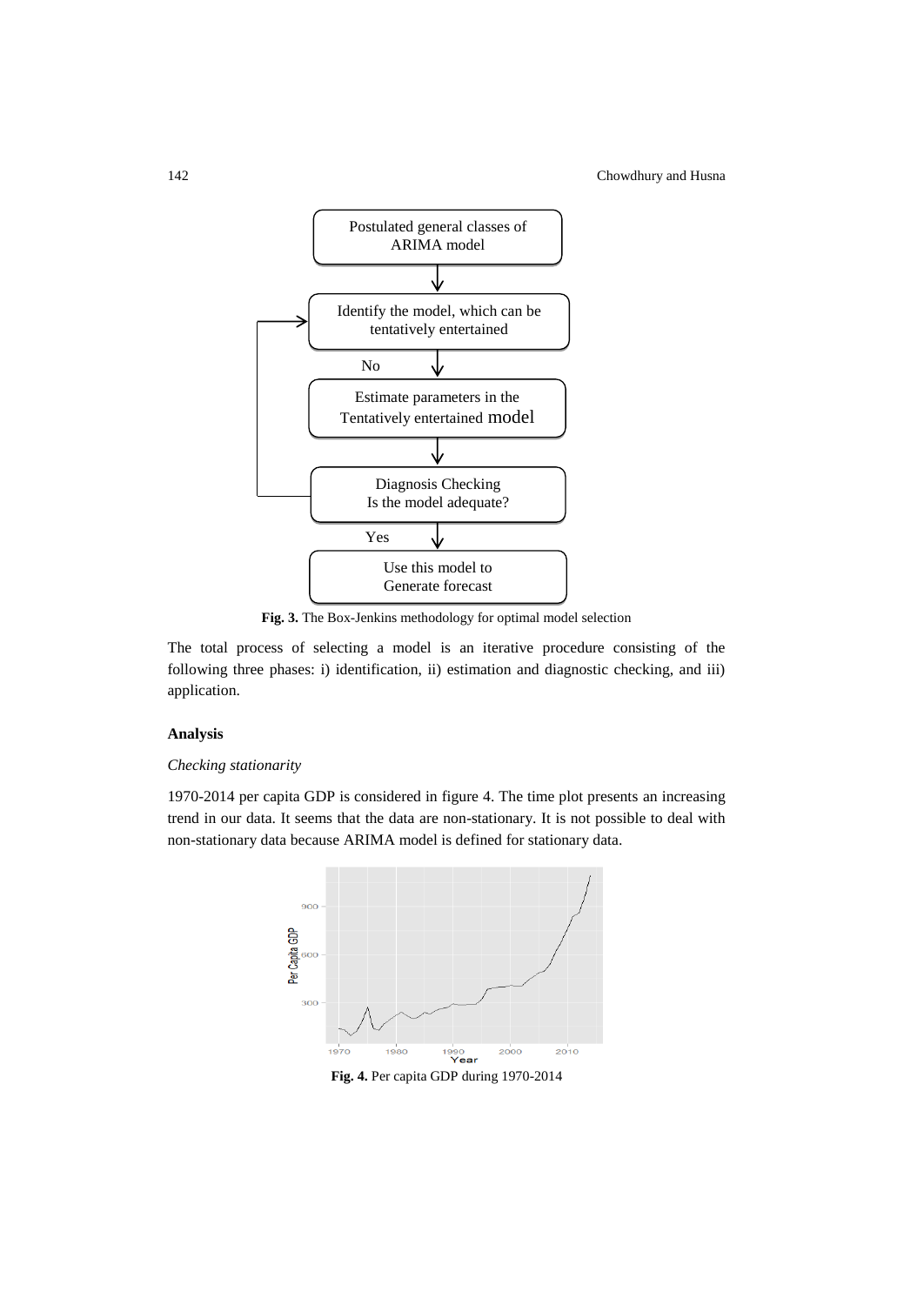## *ACF and PACF Plots*

By taking main data set,  $1<sup>st</sup>$  difference, log transformed and  $2<sup>nd</sup>$  differences, it is convenient to examine stationarity by using autocorrelation function (ACF) and partial auto correlation function (PACF) graphs (called correlogram) or by using different tests like Dickey-Fuller or Ljung-Box test. Figure 5 - Figure 7 illustrates ACF and PACF plots (no difference, 1st difference and log transformed) show decreasing and for several lags, the spikes fall outside the confidence limit. Thus the reasult shown by the correlogram is that the data are non stationary.













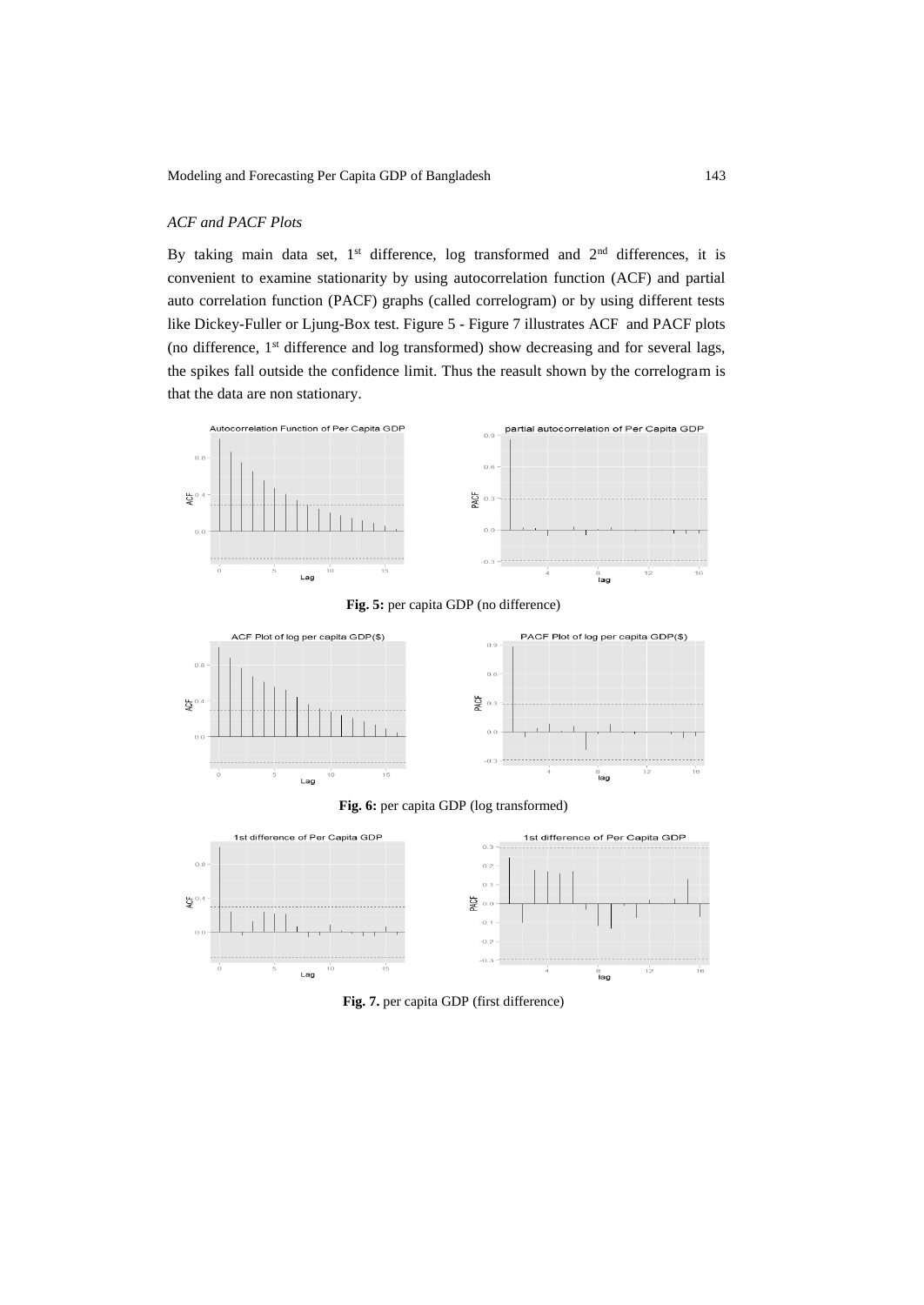

**Fig. 8.** per capita GDP (2nd difference)

According to Figure 8, the ACF and PACF plots (2nd difference) show that there is no lags and the spikes fall outside the confidence limit. Thus the reasult shown by the correlogram is that the data are stationary when we take  $2<sup>nd</sup>$  difference of time series data set.

#### *Augmented Dickey-Fuller Test about Stationarity*

A statistical test to check stationarity of a time series data set is ADF test. Here, the null and alternative hypotheses are:

$$
H_0: Data is non-stationary
$$
  

$$
H_a: Data is stationary
$$

The following table shows the calculated Dickey-Fuller test statistic, Lag order and *p*value for different differences.

| <b>Variable</b> | Lag Order | <b>Difference</b> | <b>ADF</b> Statistic | $p$ -value | <b>Decision</b> |
|-----------------|-----------|-------------------|----------------------|------------|-----------------|
| <b>GDP</b>      |           |                   | 3.1472               | 0.99       | Insignificant   |
| Log GDP         | 3         |                   | $-1.3076$            | 0.8486     | Insignificant   |
| <b>GDP</b>      |           |                   | $-2.3125$            | 0.4501     | Insignificant   |
| <b>GDP</b>      |           | 2                 | $-7.3174$            | 0.01       | Significant     |
| GDP             |           | 3                 | $-8.2371$            | 0.04       | Significant     |

**Table 2. Augmented Dickey-Fuller test results about stationarity**

For lag order 3, the calculated Dickey-Fuller test statistic for second difference is -7.3174 and the *p*-value is 0.01. For this *p*-value, the null hypothesis can be rejected almost at 1% level of significance .Thus, the test conclude the series as stationary. Since the data are concluded as stationary from the test and plots after second difference so we choose our difference parameter  $d = 2$ .

### *Model selection*

Among the different plausible models, the best model can be selected by using the minimum Akaike Information Criterion (AIC) and Bayesian information criterion (BIC).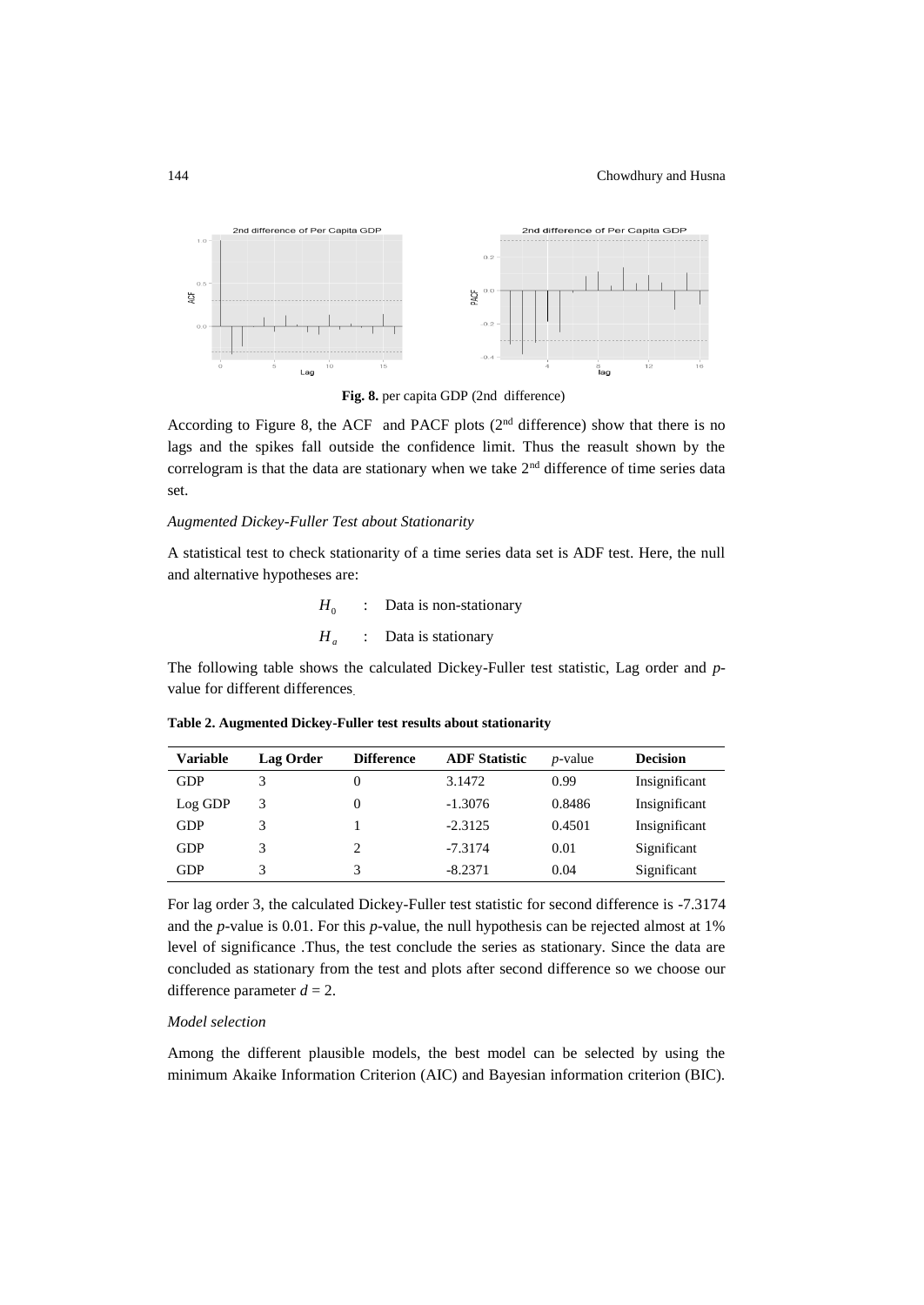Following table shows the AIC and BIC values for different combinations of  $p$  and  $q$ , that is, for different ARIMA (*p*, 2, *q*) models.

| Model        | <b>AIC</b> | <b>AICc</b> | <b>BIC</b> |
|--------------|------------|-------------|------------|
| ARIMA(0,2,0) | 459.9837   | 460.0813    | 461.7449   |
| ARIMA(0,2,1) | 445.0953   | 445.3953    | 448.6177   |
| ARIMA(0,2,2) | 446.7063   | 447.3217    | 451.9899   |
| ARIMA(0,2,3) | 445.4821   | 446.5347    | 452.5269   |
| ARIMA(0,2,4) | 447.4648   | 449.0864    | 456.2708   |
| ARIMA(1,2,0) | 457.3133   | 457.6133    | 460.8357   |
| ARIMA(1,2,1) | 446.9424   | 447.5578    | 452.2260   |
| ARIMA(1,2,2) | 448.0222   | 449.0748    | 455.0670   |
| ARIMA(1,2,3) | 447.4781   | 449.0998    | 456.2841   |
| ARIMA(1,2,4) | 448.2336   | 450.5669    | 458.8008   |
| ARIMA(2,2,0) | 451.5883   | 452.2036    | 456.8719   |
| ARIMA(2,2,1) | 444.6665   | 445.7192    | 451.7113   |
| ARIMA(2,2,2) | 442.4125   | 444.0341    | 451.2185   |
| ARIMA(2,2,3) | 444.4113   | 446.7446    | 454.9785   |
| ARIMA(2,2,4) | 446.4095   | 449.6095    | 458.7379   |

**Table 3: Values for different ARIMA (***p***, 2,** *q***) model**

From the above table, we have found that the AIC and BIC value for the model ARIMA (2, 2, 2) is minimum. Hence, our required appropriate order of ARIMA model is ARIMA  $(2, 2, 2).$ 

## *Estimation and diagnostic of the residuals*

The objective of this study is to develop a general model that will help to predict per capita GDP in near future. Finally, we found our best model which is ARIMA (2, 2, 2). Here, the model includes two (2) auto-regressive, two (2) moving average coefficients and the degree of difference is 2.Thus, the model can be written as

$$
\hat{y}_t = \phi_1 Y_{t-1} + \phi_2 Y_{t-2} - \theta_1 e_{t-1} - \theta_2 e_{t-2}
$$
\n
$$
\Rightarrow \hat{Y}_t - 2Y_{t-2} + Y_{t-2} = \phi_1 Y_{t-1} + \phi_2 Y_{t-2} - \theta_1 e_{t-1} - \theta_2 e_{t-2}
$$
\n
$$
\Rightarrow \hat{Y} = 2Y_{t-1} - Y_{t-2} + \phi_1 Y_{t-1} + \phi_2 Y_{t-2} - \theta_1 e_{t-1} - \theta_2 e_{t-2}
$$
\n
$$
= (2 + \phi_1) Y_{t-1} + (\phi_2 - 1) Y_{t-2} - \theta_1 e_{t-1} - \theta_2 e_{t-2}
$$

Where,

 $Y_t$  = Per capita GDP of Bangladesh

 $\theta$  = Moving average coefficients

 $e_t$  = Error term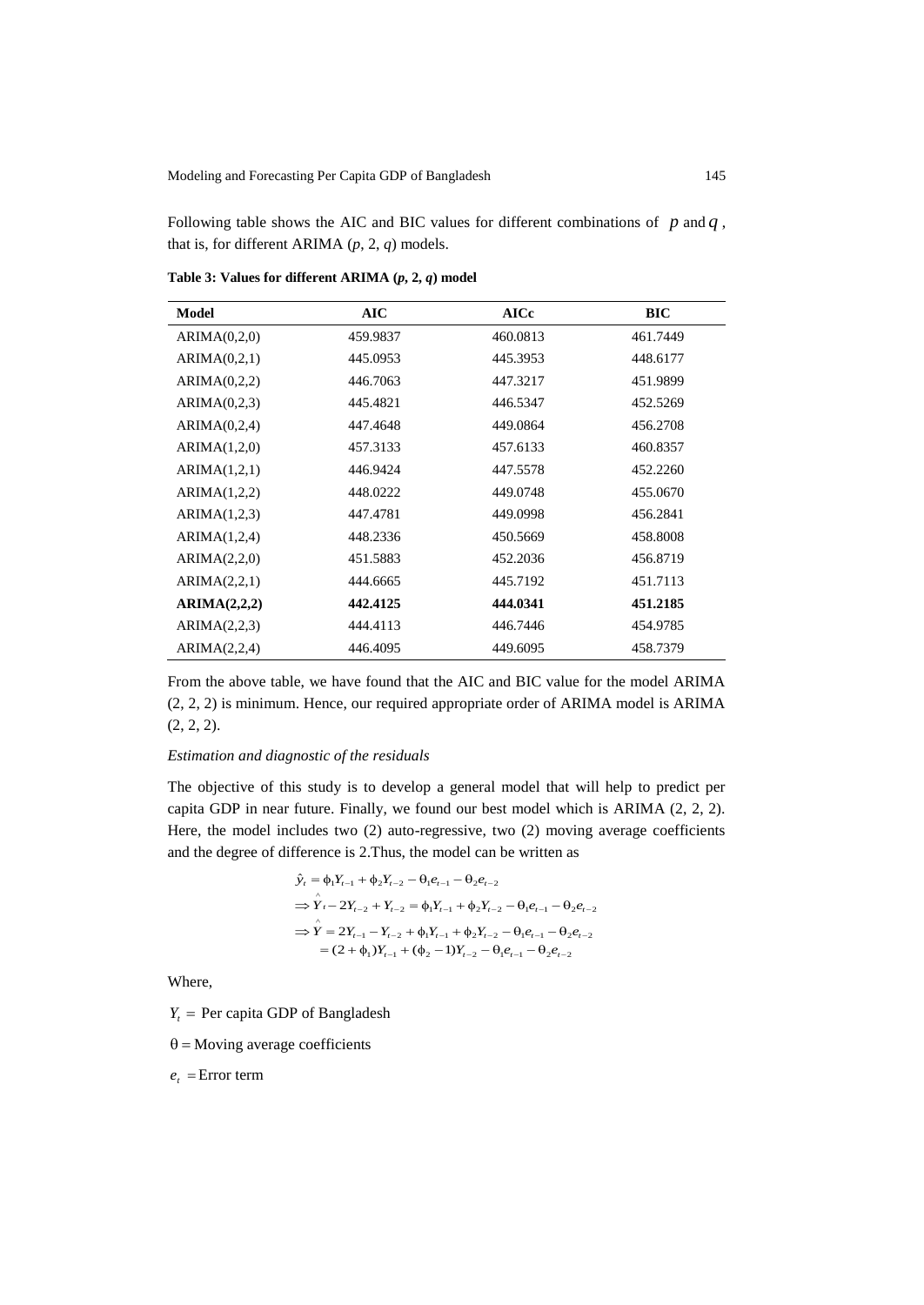### 's are autoregressive coefficients.

Now, the parameters have to be estimated using the maximum likelihood method. Following table gives the maximum likelihood estimates of the parameters and significance of the parameters.

**Table 4. The estimates and significance levels of the parameters of ARIMA (2, 2, 2) model**

| Parameters | <b>Estimates</b> | <b>Stand Errors</b> | <i>p</i> -value | Decision                  |
|------------|------------------|---------------------|-----------------|---------------------------|
| $\Phi$     | 0.6209           | 0.2265              | 0.006           | <b>Highly Significant</b> |
| Φ2         | $-0.4539$        | 0.1665              | 0.006           | <b>Highly Significant</b> |
| $\theta_1$ | $-1.4637$        | 0.2111              | 0.000           | <b>Highly Significant</b> |
| $\theta_2$ | 0.7254           | 0.1764              | 0.000           | <b>Highly Significant</b> |

From above table it is seen that, *p-*value of all coefficients are less than 0.05. Therefore, it can be said that all the parameters are highly significant. Thus the model takes the form

$$
\hat{Y} = (2 + 0.6209)Y_{t-1} - (1 + 0.4539)Y_{t-2} + 1.4637 e_{t-1} - 0.7254 e_{t-2}
$$
  
\n
$$
\Rightarrow \hat{Y} = 2.6209 Y_{t-1} - 1.04539 Y_{t-2} + 1.4637 e_{t-1} - 0.7254 e_{t-2}
$$

To ensure that the chosen ARIMA model fits the data well, we have to check the residuals estimated from this model whether or not they are white noise.

*Ljung –Box Test for Checking Independence of Residuals*

Let,

*H<sup>o</sup>* **:** The residuals are not correlated

*H<sup>a</sup>* **:** The residuals are correlated

For 10 degrees of freedom, the test shows the calculated Chi-squared statistic is -1.6561 and the  $p$  – value is 0.0977.So, at 5% level of significance, the null hypothesis cannot be rejected. Hence, it can be said that the residuals are independent of each other.

Following plot (Figure -9) shows the standardized residuals, ACF of residuals and  $p$  – values for Ljung-Box statistics taking different lag values that is the diagnostic plot for the model.

From the figure the independence assumption of residuals are also satisfied since none of the ACF values of lag 1 or more is significant. The plot also shows the large  $p$  – values for Ljung–Box statistics for different lag values which is also the evidence of independence of residuals.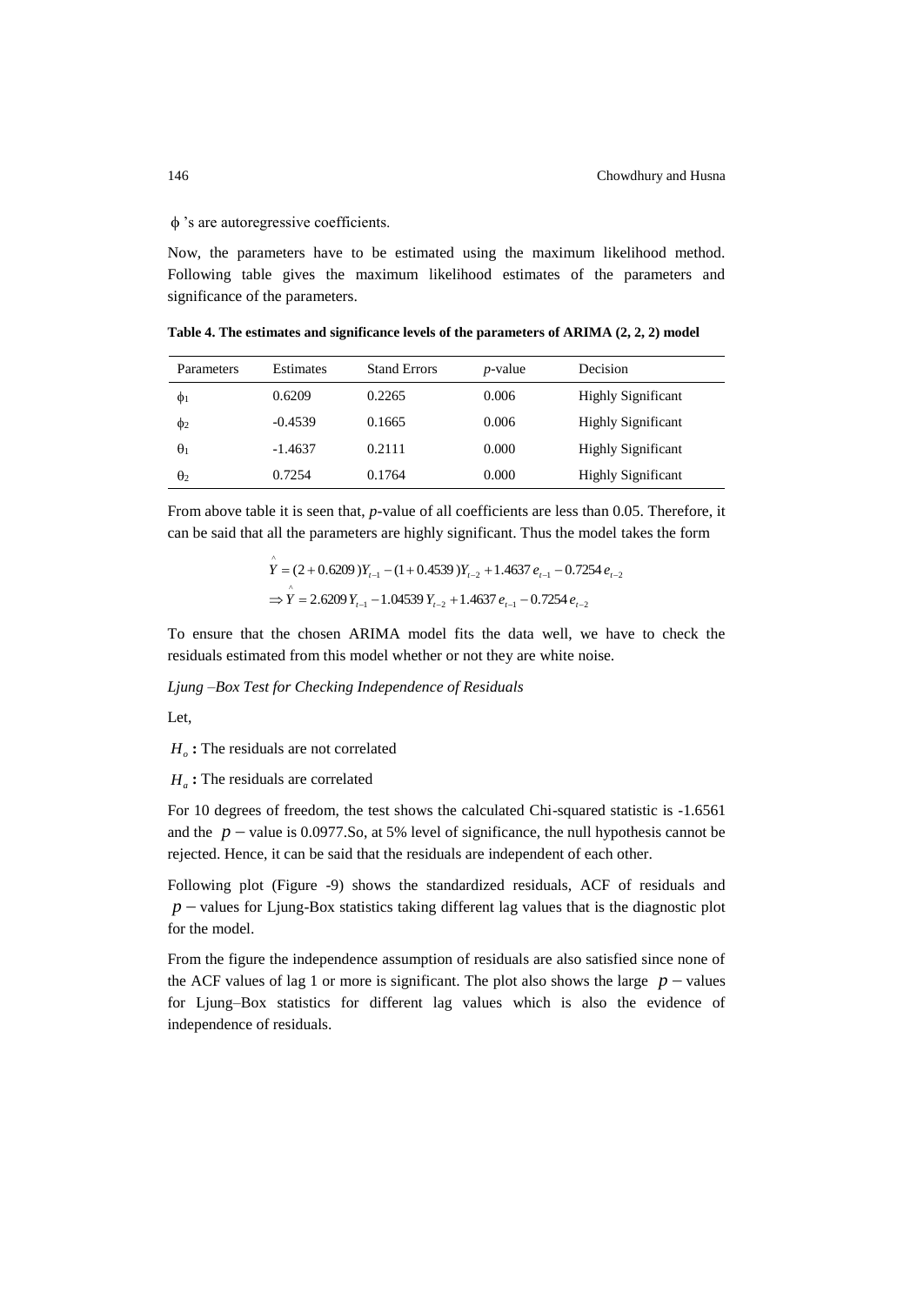Modeling and Forecasting Per Capita GDP of Bangladesh 147



**Fig. 9.** Diagnostic plot for ARIMA model

*Shapiro-Wilk test for Checking Normality Assumption 0f Residuals*

In order to check the residuals are normally distributed or not, Shapiro-Wilk test is conducted.

Let,

- $H_0$ : The residuals are normally distributed
- *H<sup>a</sup>* : The residuals are not normally distributed



**Fig. 10.** The  $q - q$  plot for the residuals of ARIMA (2, 2, 2) model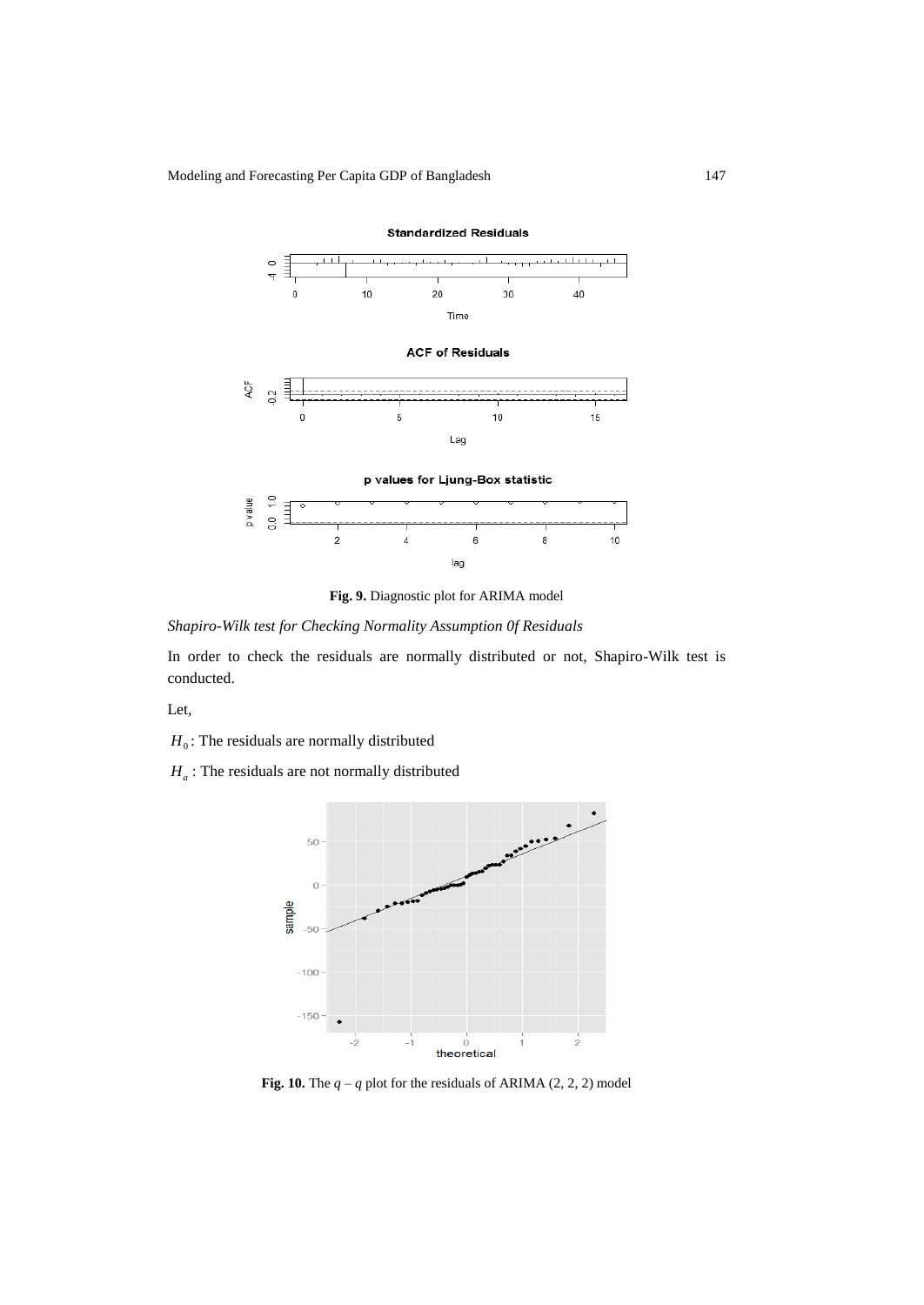Here, after conducting the test, the *p*-value founded is 0.80. Thus, the null hypothesis cannot be rejected. Hence, the residuals can be concluded as normally distributed. The normal  $q - q$  plot shows that the residuals are almost normal.

*Run Test for checking Randomness of the Residuals* 

Let

*H<sup>o</sup>* : The residuals are random

 $H_a$ : The residuals are not random.

Here, after conducting the test the  $p$  – value founded is 0.9947. Thus, the null hypothesis cannot be rejected. Hence the residuals are random. Thus, all the diagnostic checks support that the selected model has not only the smallest AIC value but also has the better behaved residuals.

Before forecasting, it is convenient to plot the actual and fitted values for the sample points using the model to check how the model fit for the actual values. Figure 11 illustrates plot of the actual values and the fitted values using the model. From plot, it is seen that the model has a much close fit. We can conclude that the actual and fitted values are very close to each other.



**Fig. 11.** Actual and Fitted values for ARIMA (2, 2, 2) model

### *Forecasting*

The point forecast with 95% confidence interval of yearly total per capita GDP of Bangladesh for the years 2015 to 2030 by using the selected model is given in Table 5. The forecast values with the 95% confidence intervals are shown in figure 12.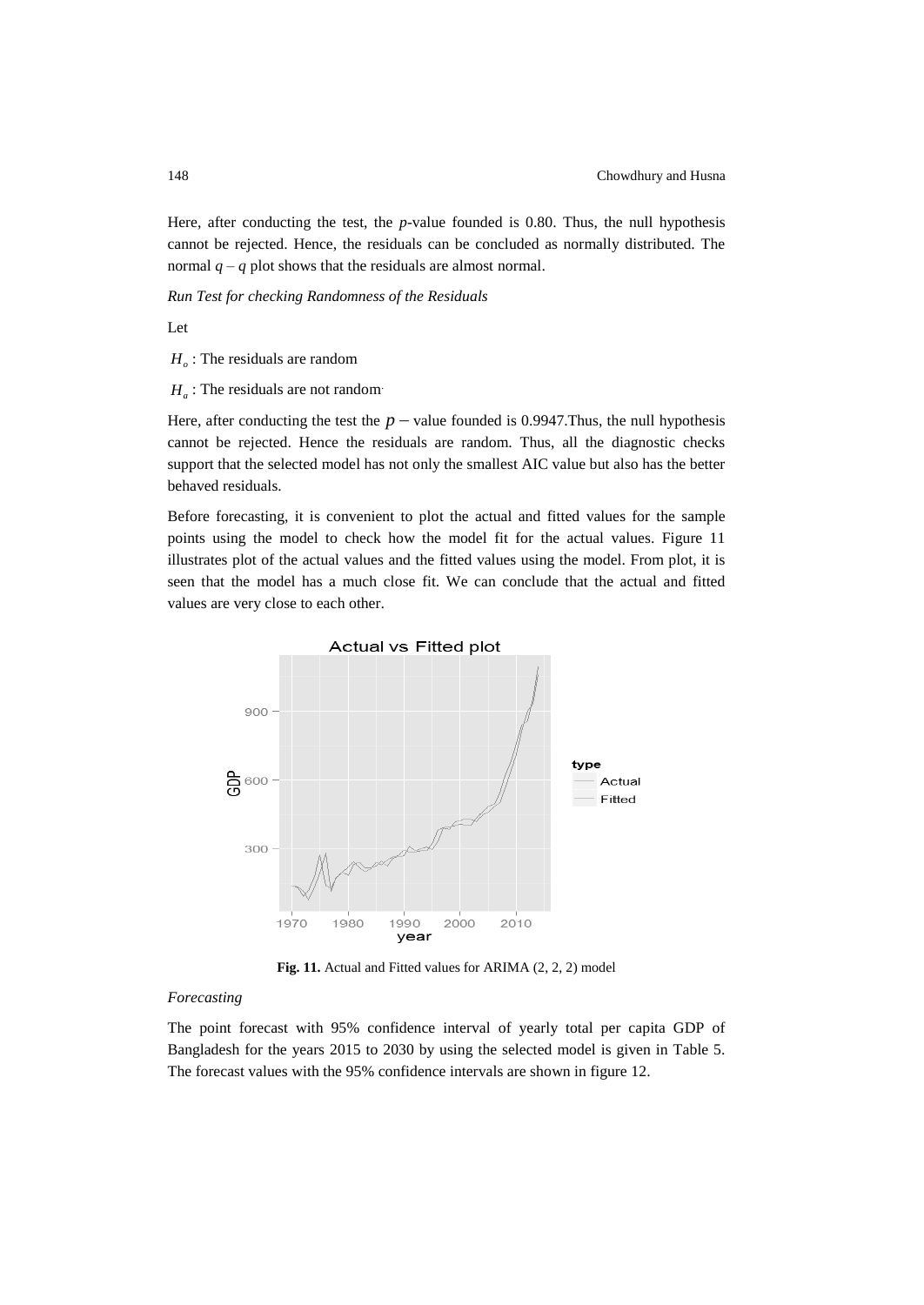| <b>Time Period</b> | <b>Points Forecasts</b> | 95% Confidence Interval |
|--------------------|-------------------------|-------------------------|
| 2015               | 1183.233                | (1112.522, 1253.944)    |
| 2016               | 1254.086                | (1145.935, 1362.237)    |
| 2017               | 1334.363                | (1202.663, 1466.064)    |
| 2018               | 1429.433                | (1272.965, 1585.901)    |
| 2019               | 1529.402                | (1337.087, 1721.716)    |
| 2020               | 1625.695                | (1386.010, 1865.380)    |
| 2021               | 1717.852                | (1424.475, 2010.496)    |
| 2022               | 1808.151                | (1459.641, 2156.661)    |
| 2023               | 1900.162                | (1494.230, 2306.094)    |
| 2024               | 1993.518                | (1527.166, 2459.870)    |
| 2025               | 2087.098                | (1556.749, 2617.448)    |
| 2026               | 2180.207                | (1582.552, 2777.893)    |
| 2027               | 2272.921                | (1605.070, 2940.772)    |
| 2028               | 2365.605                | (1625.080, 3106.129)    |
| 2029               | 2458.448                | (1642.809, 3274.088)    |
| 2030               | 2551.405                | (1658.197, 3444.614)    |

**Table 5: Forecasts of per capita GDP for next 16 years (2015-2030)**



**Fig. 12.** Forecasts with 95% confidence intervals

# **Conclusion**

The main objectives of this study are to find an efficient forecasting model for per capita GDP in Bangladesh and to forecast it for next few years using that model. To obtain the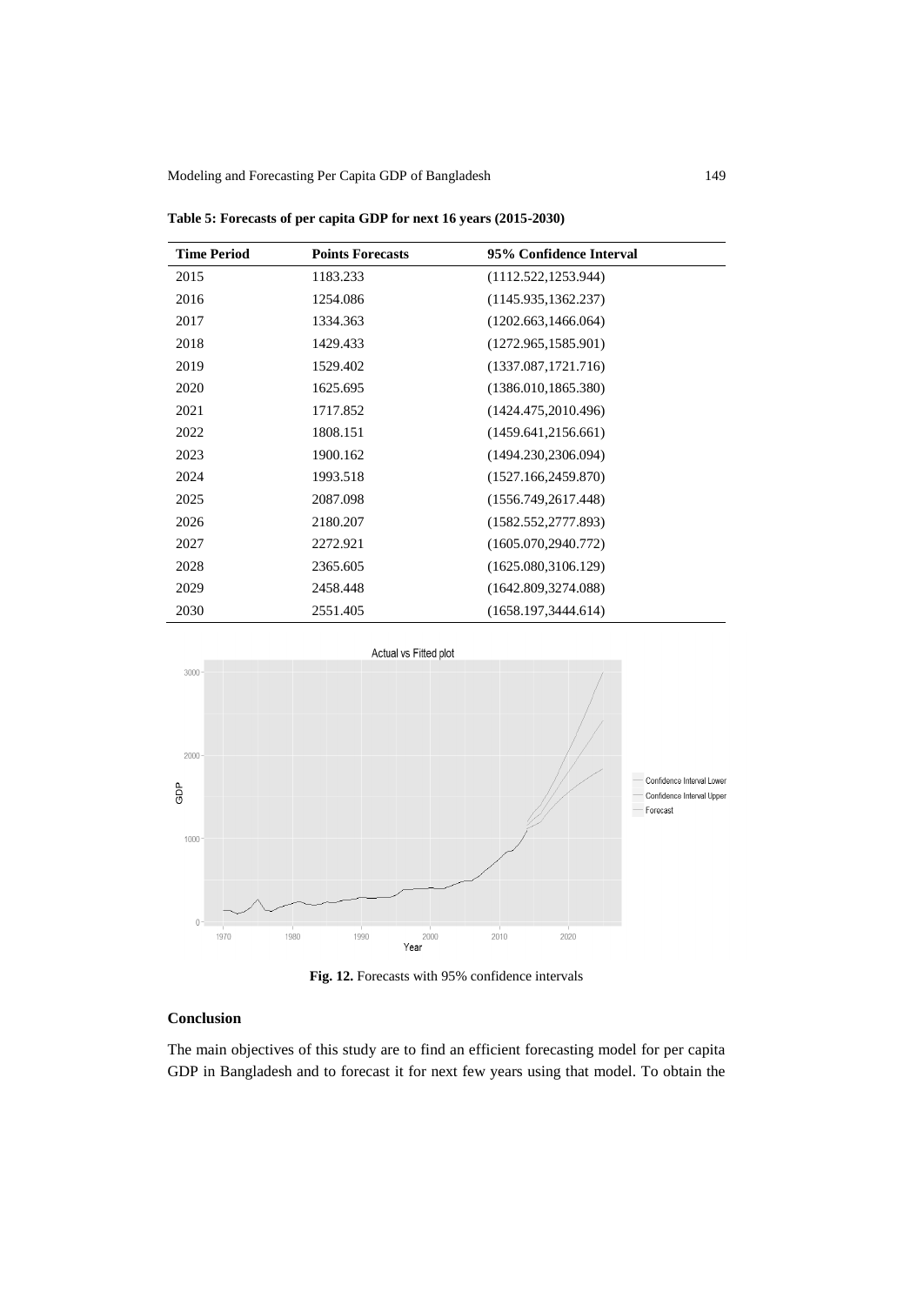objectives Box-Jenkins approach for ARIMA model has been used. The data of per capita GDP for the years 1970-2014 in US dollar has been used.

Initially, non-stationarity has been found in data. This non-stationarity has been removed first by taking second differences. Using the model selection criterion AIC and BIC, ARIMA (2, 2, 2) has been selected. The parameters of this model have been estimated using the maximum likelihood method and all the parameters of this model have been found to be significant assuming normal distributions of the estimators. The normality and independence of the residuals assumption has been checked using different plots and tests. All the result has been found satisfactory. The plot comparing actual values and fitted values using the model shows much close fit. Then the model was used for forecasting purposes. At last the point forecasts for per capita GDP of Bangladesh with the 95% confidence interval for sixteen years along with the data has been shown in a plot and it is found that the upward trend in per capita GDP will still continue for this decade.

#### **References**

- Adams, Akano S.O. and J.O. (2011), Time series analysis of per capita GDP in Nigeria. *European Journal of Scientific Research*, Vol-58, pp. 30.
- Adrian M. Tamayo, Forecasting of the Gross Domestic Product: *An application of Box-Jenkins Methodology.*
- Amadi, Uchenna and Aboko, Simon Igboye (2013), Fitting of ARIMA Model in Forecasting Nigeria Gross Domestic Product (GDP), *Journal of Physical Science and Innovation.*
- Bipasha Maity and Bani Chatterjee (2012), Forecasting GDP Growth Rates of India: An Empirical Study, *International Journal of Economics and Management Research*, Vol. 1, No. 9, 2012, pp. 52-58.
- Box, George E.P. and Jenkins, Gwilym M.(1976), *Time series Analysis Forecasting and Control*, Holden-Day.
- Dr. Hasan Yasien Touama, Application of The Statistical Analysis for Prediction of The Jordanian GDP by using ARIMA Time Series and Holt's Linear Trend Models for The Period (2003- 2013), *Mathematical Theory and Modeling,* Vol. 4, No. 14, 2014.
- Elena-Adriana Andrei and Elena Bugudui, Econometric Modeling of GDP Time Series, *Theoretical and Applied Economics,* Vol. 18(2011), No. 10(563), pp. 91-98.
- Haonan Zhang and Niklas Rudholm (2013), Modeling and Forecasting Regional GDP in Sweden Using Autoregressive Models, Business Intelligence Program, School for Technology and Business Studies, Dalarna University.
- Ismail Z., Jamaluddin F. (2008), Time Series Regression model for Forecasting Malaysian Electricity Load Demand, *Asian Journal of Mathematics and Statistics,*Vol-1, pp.139-149.
- Kishwer Sultana, Adila Rahim, Nighat Moin, Sajida Aman and Saghir Pervaiz Ghauri, (2013) Forecasting Inflation and Economic Growth of Pakistan by Using Two Time Series Methods, *International Journal of Business and Economics Research*, Vol.2, No. 6, 2013, pp. 174-178.
- Maniha Zakai (2014), A Time Series Modeling on GDP of Pakistan, *Journal of Contemporary Issues in Business Research,* Vol. 3, No. 4, pp. 200-210.
- Mary V.M.Arul Flower and Senthamaraikannan K., Time Series Analysis of Wind Energy Generation, *International Journal of Statistics and Systems,* Vol-5, pp. 465-471.